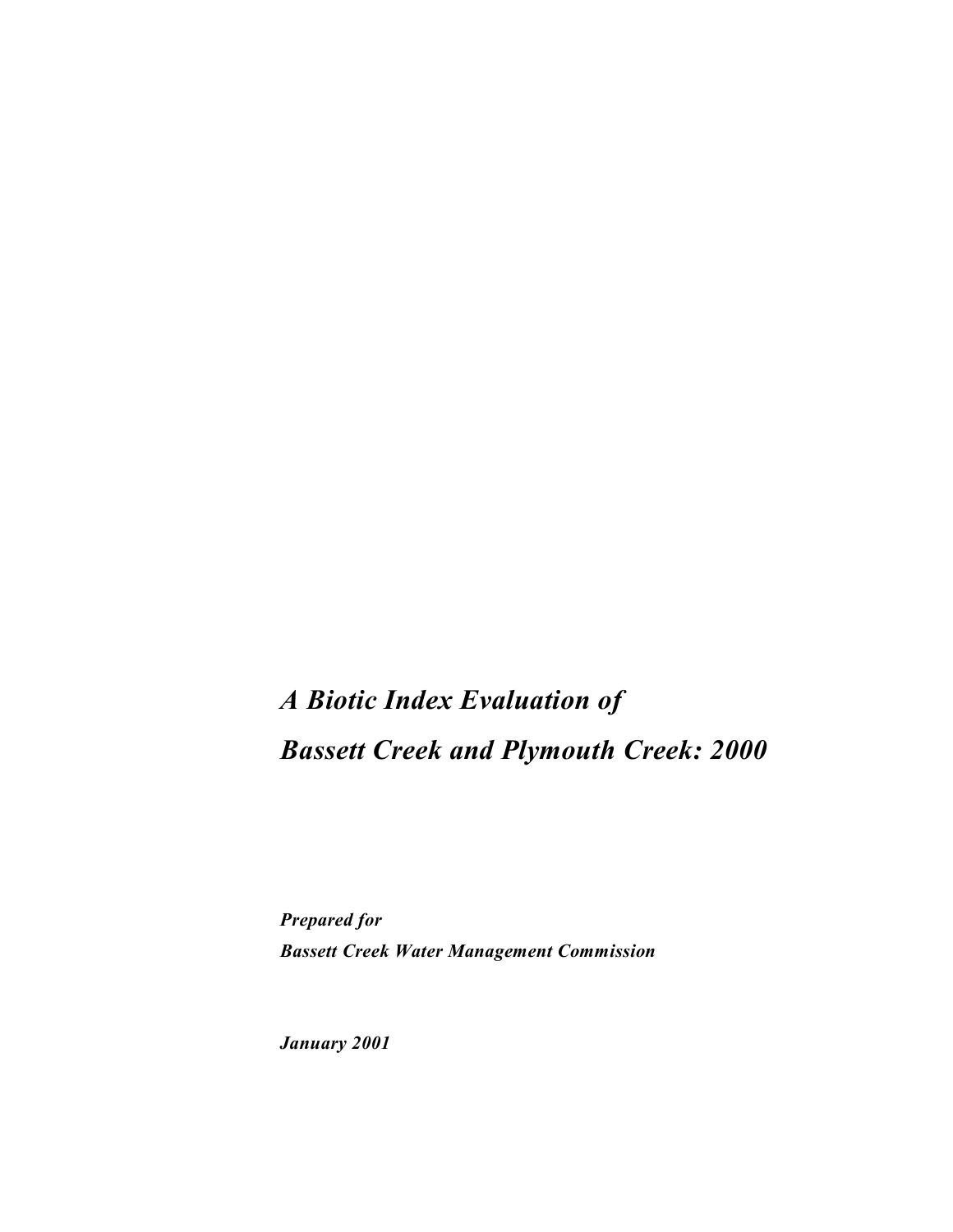## **A Biotic Index Evaluation** of Bassett Creek and Plymouth Creek: 2000

#### **Table of Contents**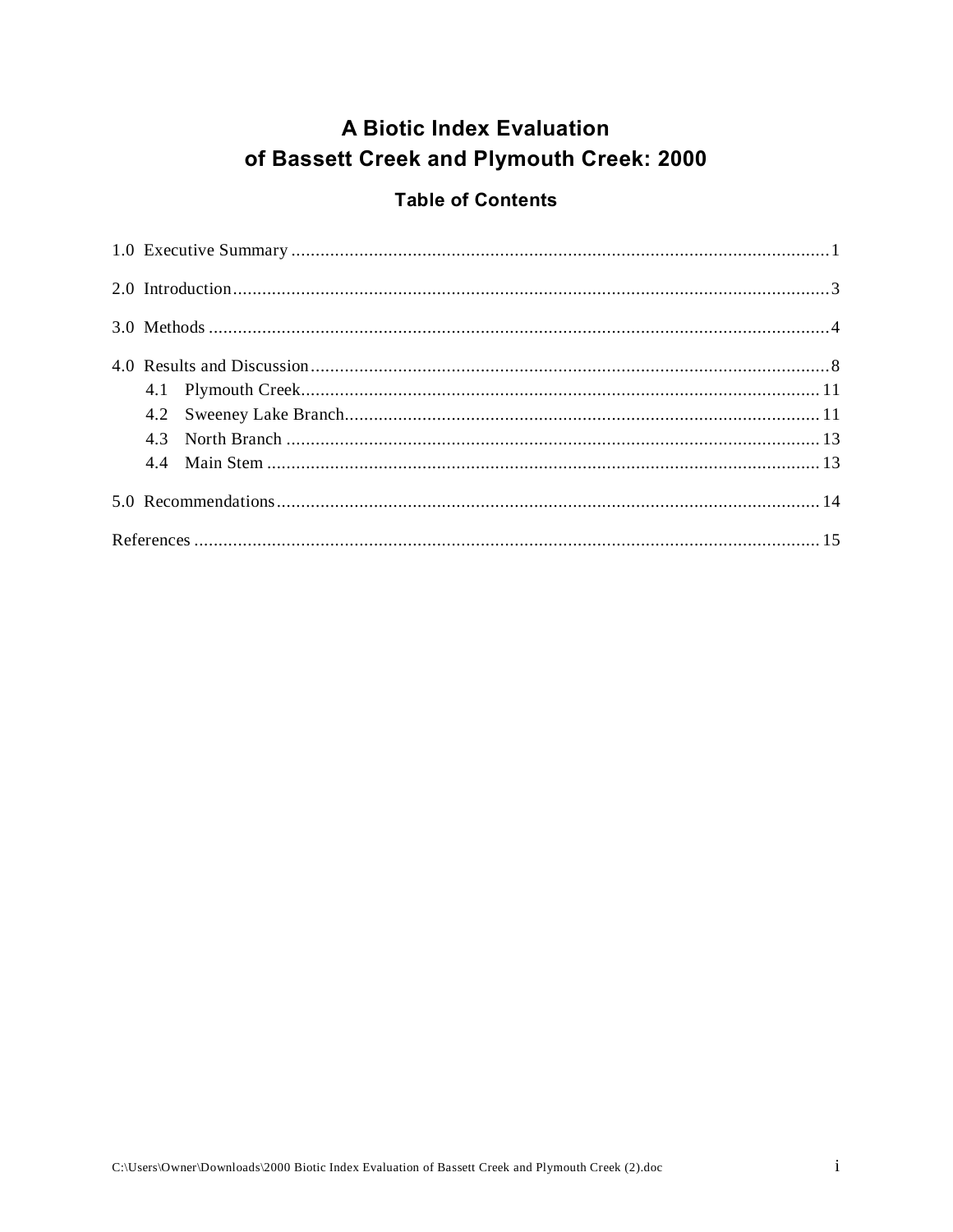#### **List of Tables**

| Table 1 HBI and ICI-Based Index for Six Macroinvertebrate Stations on Bassett and Plymouth |  |
|--------------------------------------------------------------------------------------------|--|
|                                                                                            |  |

#### **List of Figures**

#### **List of Appendices**

- Appendix A 2000 Benthic Macroinvertebrate Identifications
- Appendix B 2000 Biotic Index Calculations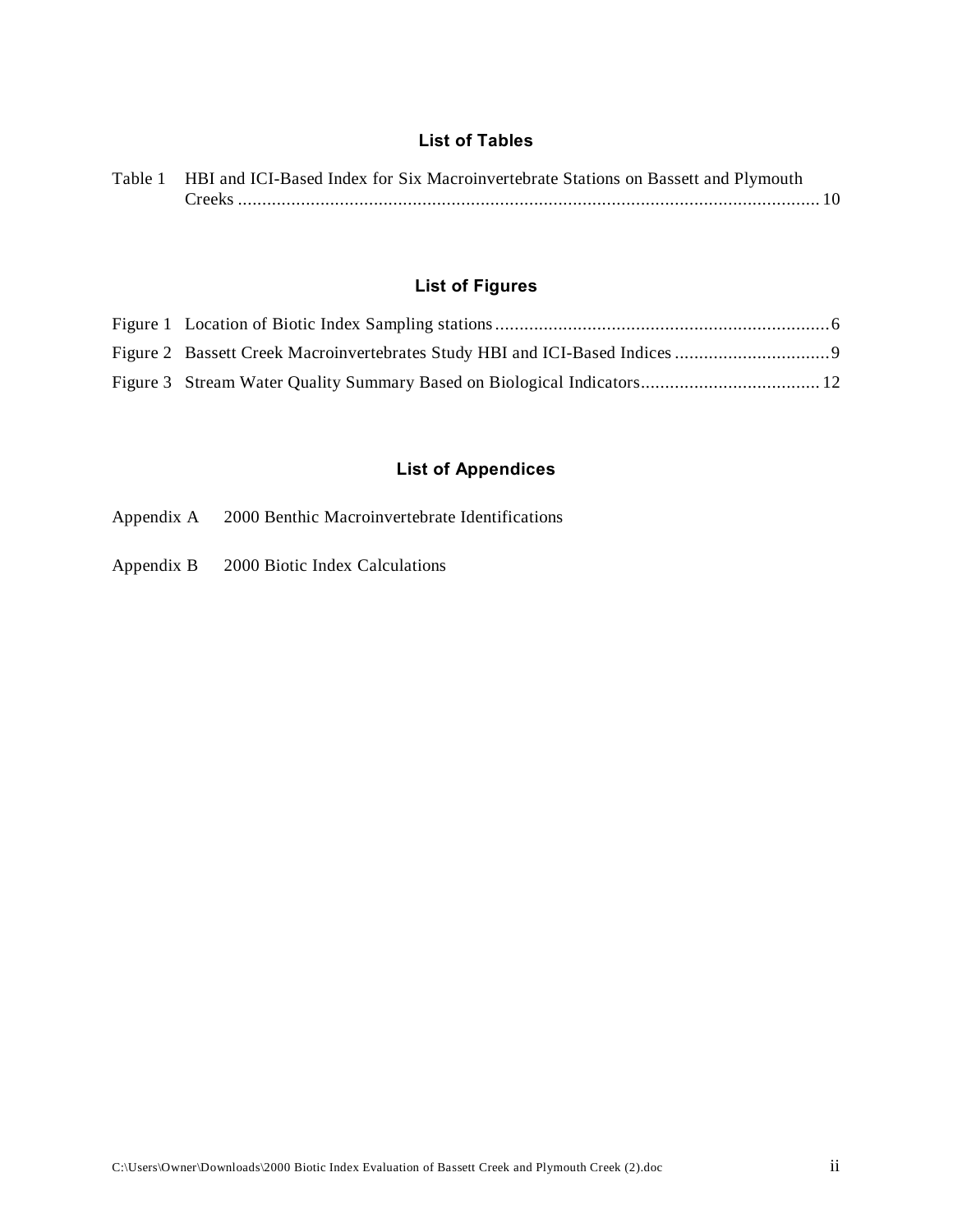Based on the results of bioindicators, the water quality in Bassett Creek from 1995 to 2000 generally remained in the õgoodö range. However, the following exceptions were noted:

- Sweeney Lake Branch had water quality in the fairly poor and fair ranges during 1995 and 1996, respectively
- Main Stem South of Zane Avenue had water quality in the fair range during 1995
- Main Stem at Dupont Avenue had water quality in the fair range during 2000

The changes between 1995 and 2000 were not significant in five of the six stations. The exception was the Sweeney Lake Branch, which showed a significant improvement in water quality in 2000. The biotic index results are summarized in the following figure:



Scientists use biological indicators to measure the amount of oxygen-demanding pollutants entering a stream. The biological indicators are benthic invertebrates, such as midge and caddisfly larvae. Their ability to tolerate low oxygen levels in water is graded. The average grade for all organisms found at a site is called the biotic index. Bassett Creek has been evaluated with the Hilsenhoff Biotic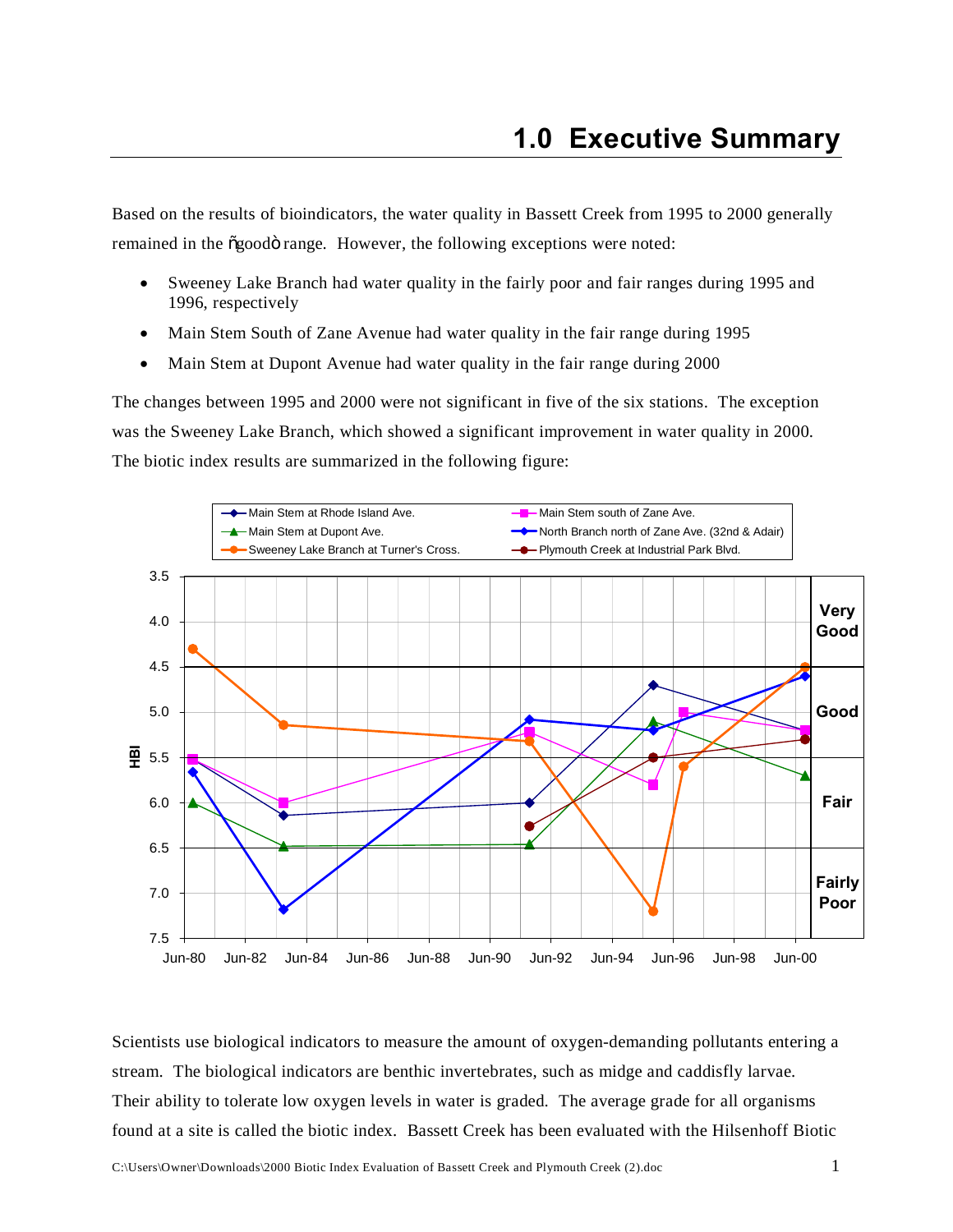Index (HBI) since 1980. A second index, the Invertebrate Community Index (ICI), was applied to the 1995 and 2000 data, as a second opinion. It, too, is an average grade of tolerance to pollution, but it uses a wider range of invertebrates and is based on Ohio streams, rather than Wisconsin streams. The second index is not based strictly on tolerance to low oxygen levels, and is, therefore, considered a measure of broader pollutant impacts.

Both biotic indices generally gave similar water quality classifications, but again, the exception was Sweeney Lake Branch station. Comparing the Sweeney Lake Branch to the other six stations, the HBI indicated it had the highest water quality, whereas the ICI indicated it had the lowest water quality. This discrepancy between the two indices suggest the oxygen-demanding pollutants are low at the Sweeney Lake Branch, but other pollutants or stressors, as reflected in the ICI, may be affecting the macroinvertebrates.

Notable changes in water quality should prompt a look at stormwater flow patterns, land-use changes, and watershed management practices. To identify the actual stressors, additional water quality monitoring would be needed. The monitoring would need to include collection of storm event runoff using automatic samplers and flow loggers. Water quality parameters could include total and dissolved phosphorus, total suspended solids, and metals.

Based on the results of the 2000 monitoring program, the following recommendations should be considered:

- Given the improvements in water quality that have occurred over the last 20 years and the stable water quality conditions of the last five years, the Commission is management efforts appear to be benefiting the water quality in Bassett Creek. Therefore, the Commission should continue to pursue the BMPs that have been installed in the last decade.
- The results of the biotic indices demonstrate they are useful in the long-term monitoring of water quality in Bassett Creek. Therefore, the Commission should continue to use the two biotic indices.
- · To maintain the long-term monitoring record, the Commission should continue to sample all stations again in 5 years.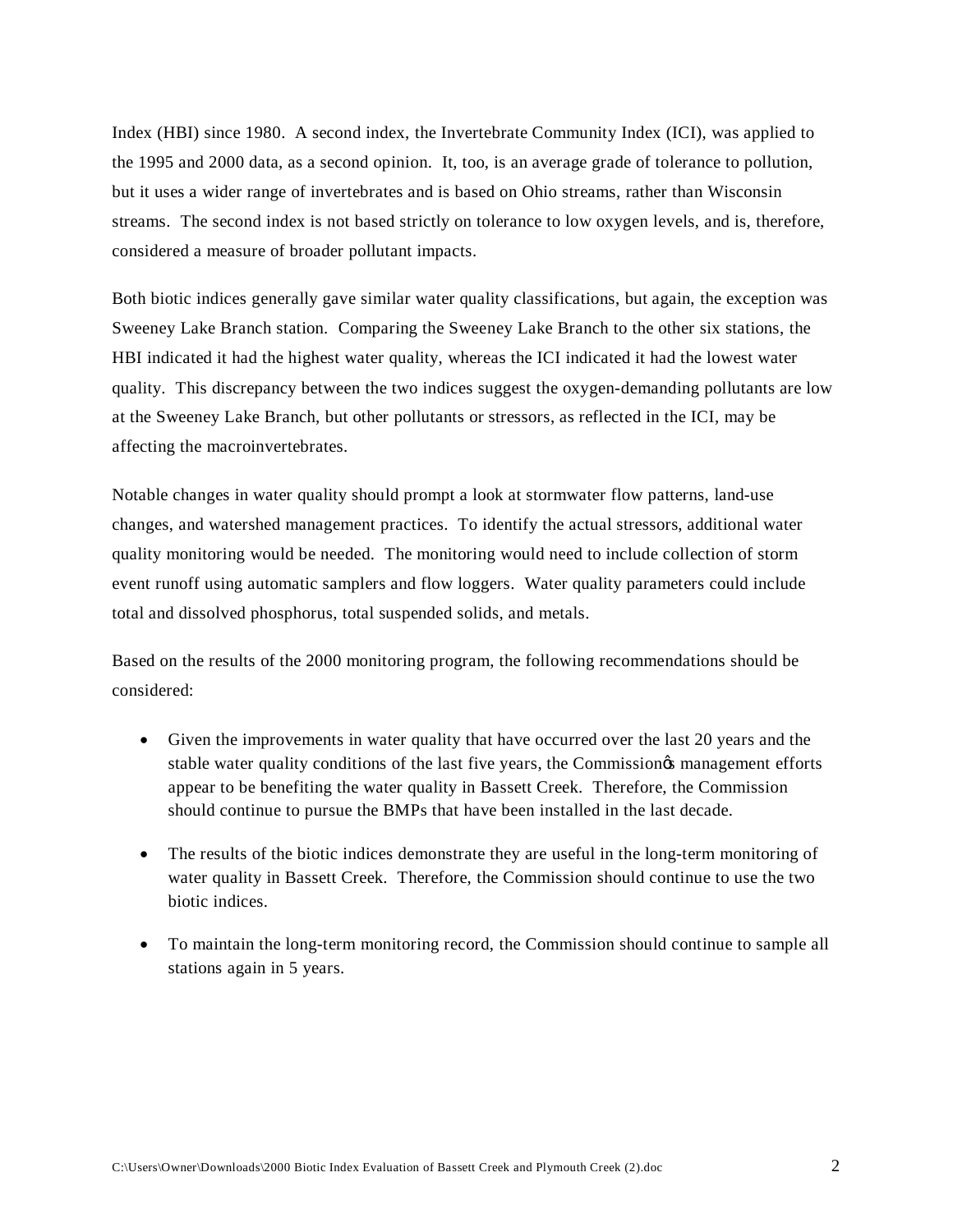Evaluating benthic macroinvertebrates (bottom-dwelling aquatic organisms) in a stream provides a long-term assessment of its water quality. The two biotic indices described in this report use biological indicator organisms to evaluate stream water quality. The types of organisms living on the stream bottom depend on the available habitat. The quality of the habitat is affected by the water quality. Water quality is degraded when pollutants enter a stream. Organic pollutants and nutrients cause a loss of oxygen. Organisms sensitive to low oxygen concentrations in the water are only able to survive in the highest water quality. There are tolerant invertebrate species that can survive in low oxygen conditions, and their presence indicates low water quality (i.e., organic pollution). Other stressors, such as high suspended solids concentration or high metals concentrations, can also affect the macroinvertebrate community. This report uses two biotic indices because one index is an indicator of organic pollution and the other index is an indicator of a broader range of pollutants.

During 1980, 1983, 1991, 1995, and 2000 benthic macrovinvertebrates were collected from Plymouth Creek, the Sweeney Lake Branch, and from the North Branch and Main Stem of Bassett Creek to evaluate their water quality and to detect changes in water quality over time. This report presents the results of the benthic invertebrate monitoring on September 28, 2000 for the Bassett Creek Water Management Organization. Technical data regarding identification of macroinvertebrates and biotic index calculations are included, respectively, in Appendix A and Appendix B.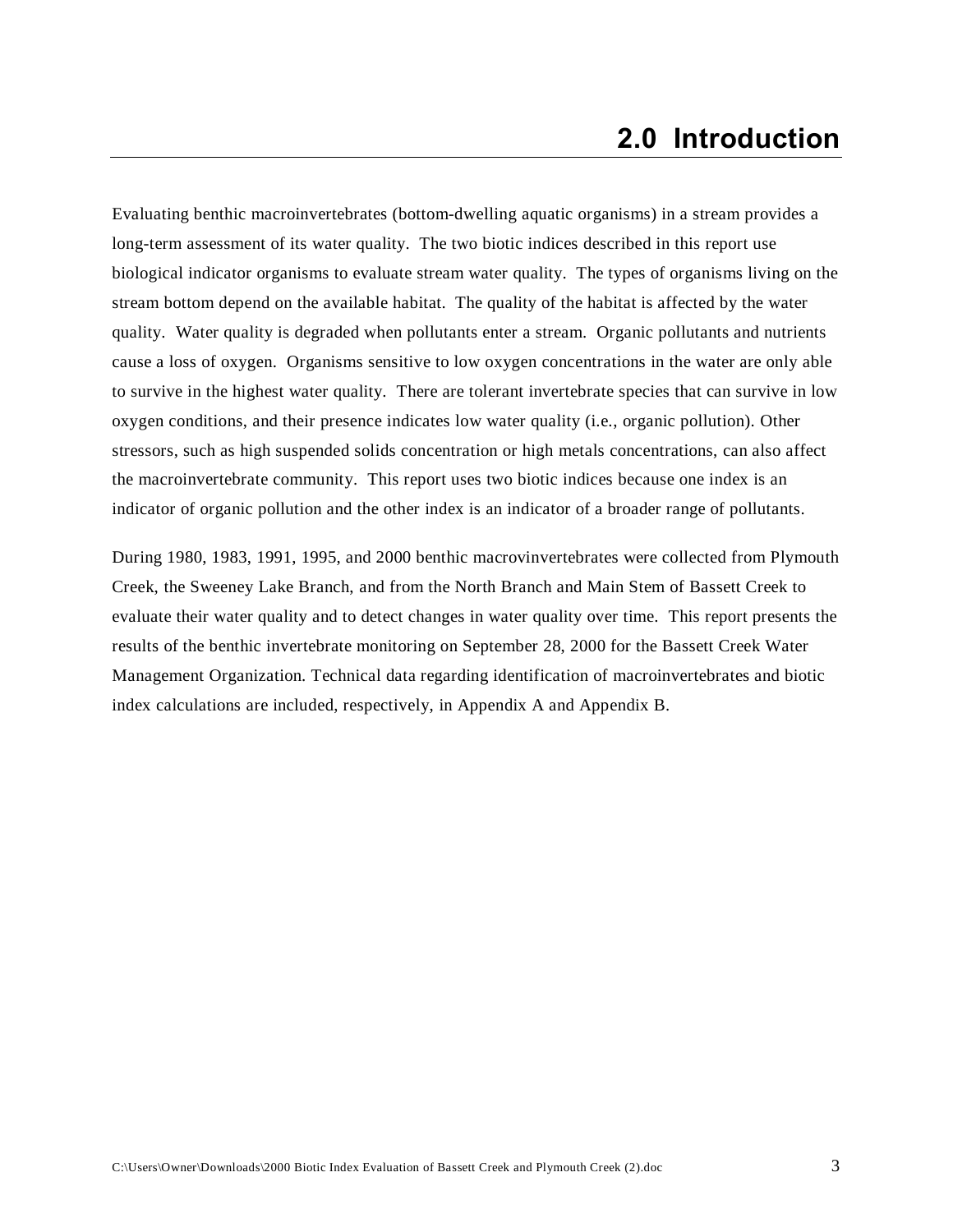Monitoring for the presence or absence of biological indicator organisms provides *indirect* evidence of transitory changes in stream water quality related to storm runoff. Benthic invertebrates are exposed to all the temporal variations in stream water quality and  $\ddot{o}$  integrate $\ddot{o}$  the quality of passing water. The presence of pollution-tolerant organisms and/or the absence of pollution-sensitive organisms demonstrate the adverse water-quality impacts of urban runoff better than do grab samples, and at a lower cost than storm-event sampling.

Benthic invertebrate samples were collected from Plymouth Creek, the Sweeney Lake Branch, and the North Branch and Main Stem of Bassett Creek on September 28, 2000. The sampling locations are identified as follows and are shown on Figure 1:

- · Main Stem of Bassett Creek at Rhode Island Avenue in Golden Valley.
- Main Stem of Bassett Creek south of Zane Avenue North in Crystal.
- Main Stem of Bassett Creek at Dupont Avenue, upstream of the conduit, in Minneapolis.
- North Branch of Bassett Creek at 32nd Street and Adair in Crystal.
- Sweeney Lake Branch of Bassett Creek at Turner% Crossroad in Golden Valley.
- · Plymouth Creek at Industrial Park Boulevard in Plymouth.

The locations are the same as in previous surveys, except for the North Branch location. In previous surveys, the North Branch was sampled just north of Zane Avenue. In 1995, this location had silted in and was no longer a representative habitat for the stream. A short distance upstream, however, at 32nd and Adair, the habitat was characteristic of the stream, and macroinvertebrates were collected at that site.

At each sample location, samples were collected from riffle areas where the flow was fairly rapid and the substrate was composed of gravel and small stones. Samples were collected by disturbing the creek bottom and allowing dislodged invertebrates to drift into a D-frame aquatic net downstream. Rocks and other substrate materials were also examined for invertebrates. Samples were collected for a total of 30 minutes at each sample location. All invertebrate samples were preserved in 80 percent alcohol and later identified in the laboratory.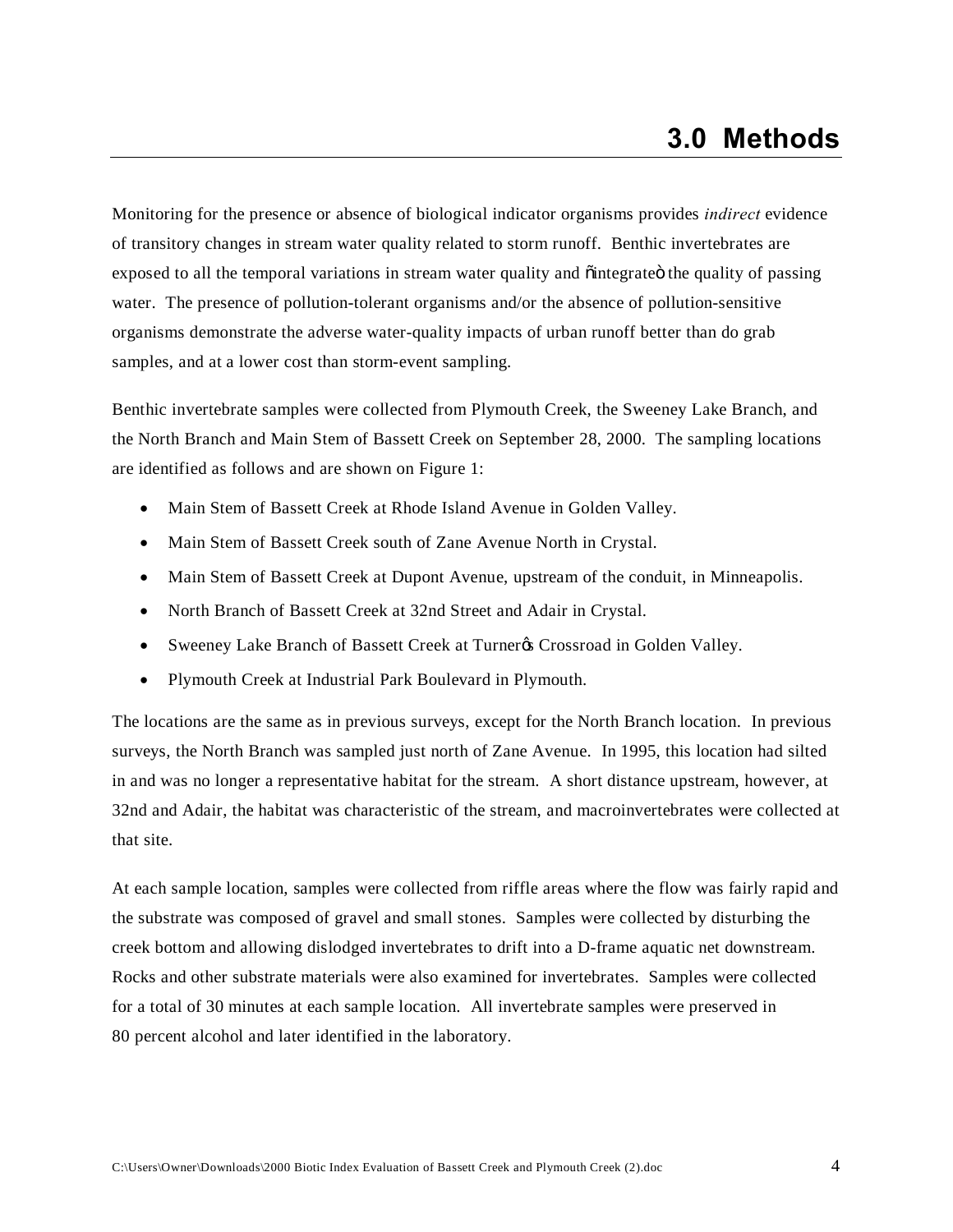Hilsenhoff $\&$  Biotic Index (HBI) has been used in all surveys to assess water quality at the sample stations, based on the macroinvertebrate communities (Hilsenhoff, 1982 and 1987). It was developed from research on more than 1,000 small streams in Wisconsin.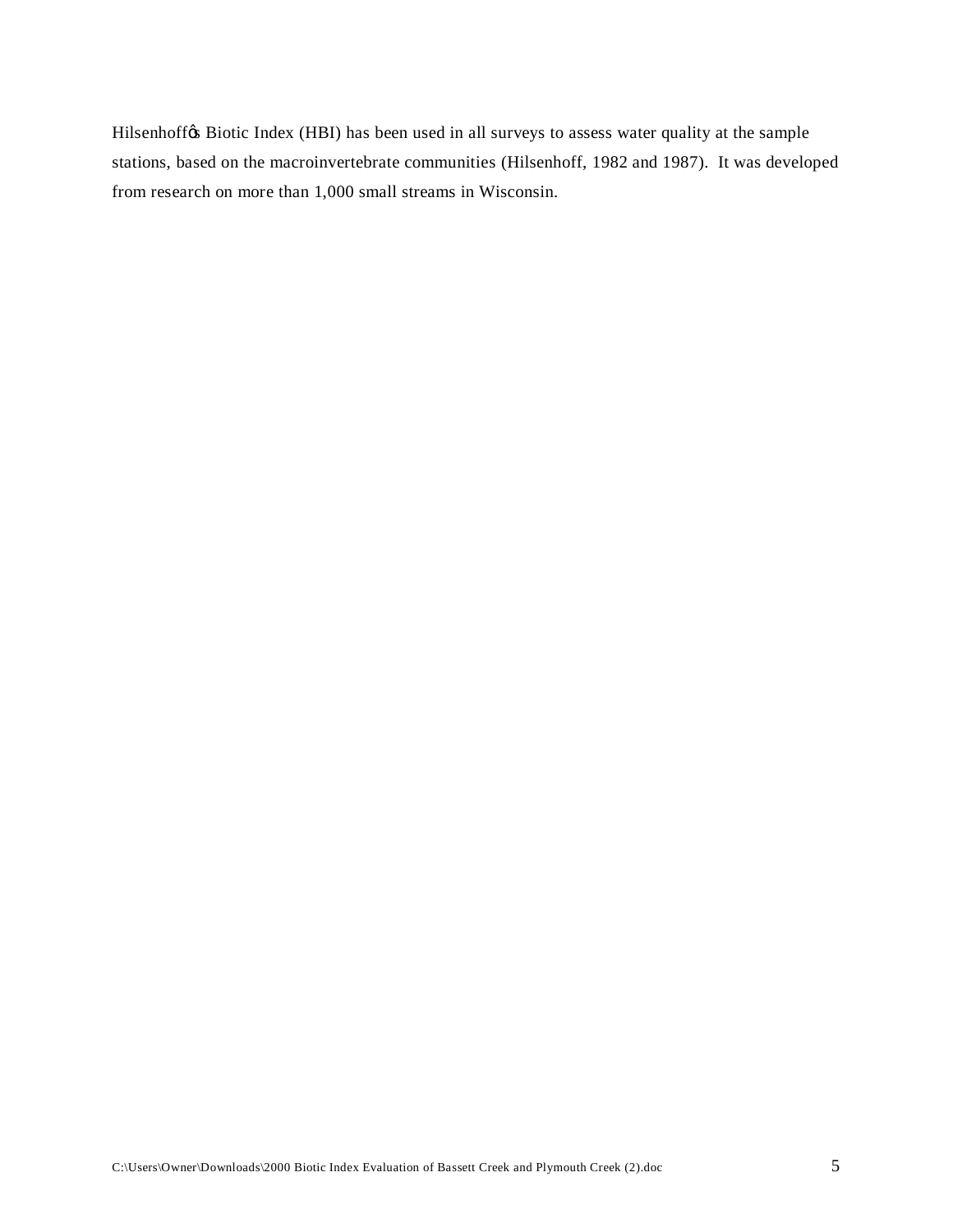RESERVED FOR

#### **Figure 1 Location of Biotic Index Sampling stations**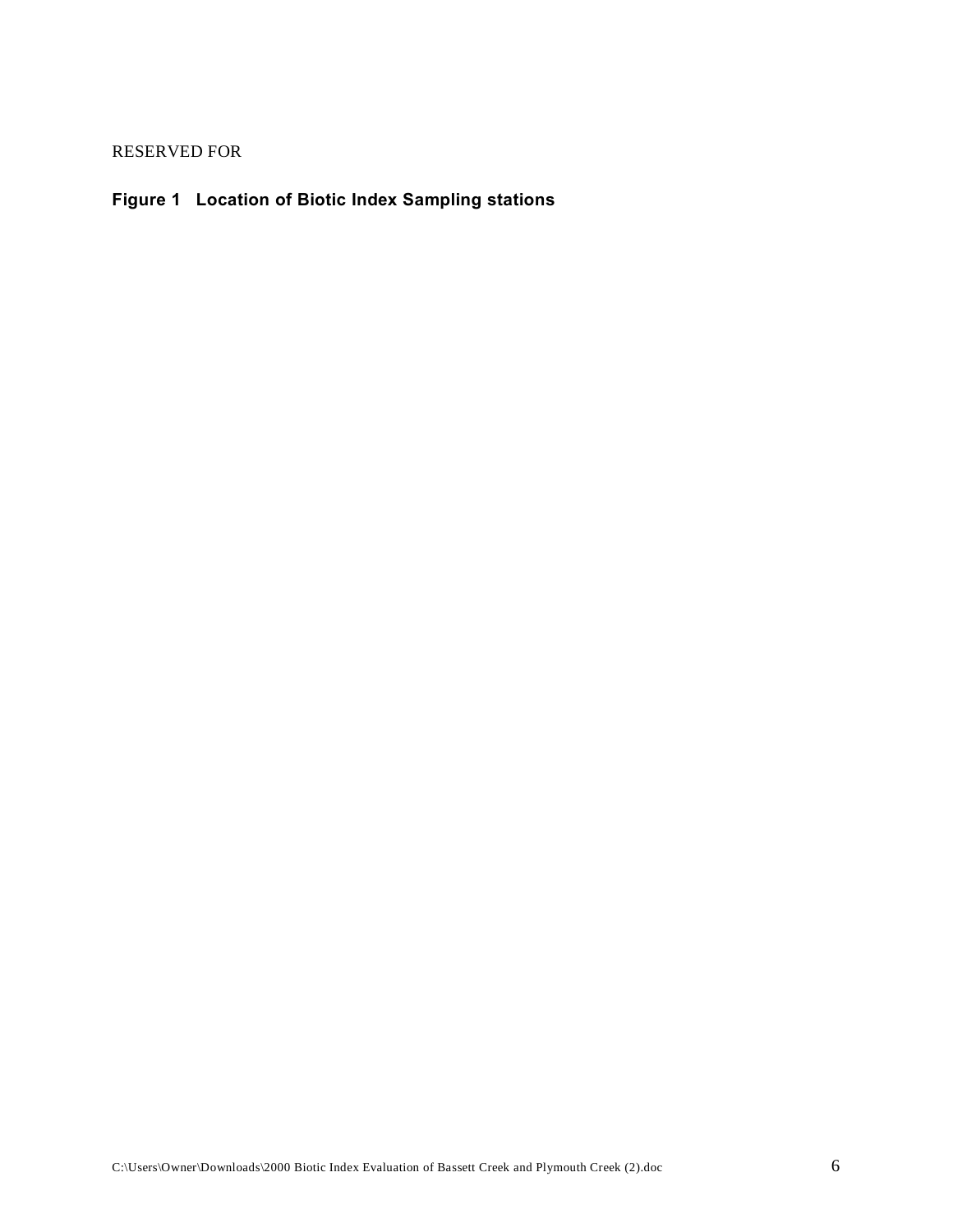Small streams such as Bassett Creek usually have few types of organisms because of their size, regardless of their water quality. Even though small streams have fewer types of organisms than larger streams, research indicates that HBI provides a good indication of water quality. Hilsenhoff describes the index as  $\tilde{o}a$  measure of organic and nutrient pollution, which causes lower dissolved oxygen levels" (Hilsenhoff, 1987). The HBI uses tolerance values assigned to species of arthropods (aquatic insects, amphipods, and isopods). Tolerance values indicate the species  $\phi$  ability to survive in low-oxygen conditions and range from 0 to 10. The lower the value, the less tolerant the species to low dissolved oxygen. A tolerance value of 0 is assigned to species collected only in unaltered streams of very high water quality, and a 10 is assigned to species known to occur in severely polluted or significantly disturbed streams. Intermediate values have been assigned to species known to occur in streams with various degrees between good water quality and poor water quality. The following table shows how the biotic index values were used to determine water quality and the degree of organic pollution of the stream locations.

| <b>Biotic Index</b> | <b>Water Quality</b> | <b>Degree of Organic Pollution</b>   |
|---------------------|----------------------|--------------------------------------|
| $0.00 - 3.50$       | Excellent            | No apparent organic pollution        |
| $3.51 - 4.50$       | Very good            | Possible slight organic pollution    |
| $4.51 - 5.50$       | Good                 | Some organic pollution               |
| $5.51 - 6.50$       | Fair                 | Fairly significant organic pollution |
| 6.51-7.50           | Fairly poor          | Significant organic pollution        |
| 7.51-8.50           | Poor                 | Very significant organic pollution   |
| 8.51-10.00          | Very poor            | Severe organic pollution             |

Beginning in 1995, the HBI has been supplemented with a second index that is calculated like the HBI but uses tolerance values derived from the Invertebrate Community Index (ICI), developed by the Ohio Environmental Protection Agency (DeShon, 1995). The ICI-based index uses the same data collected for the HBI but includes a wider range of invertebrates (e.g., Annelida and Mollusca). The ICI tolerance values were derived from the abundance of each taxa and the quality of the streams in which they were found. The scale for the ICI ranges from 0 to 60, with 60 being the highest quality. Like the HBI, the numeric scores are grouped according to water-quality categories, ranging from poor to exceptional. Those categories are not used here, however, because they specifically reference Ohio sites. The index is used here instead as a relative measure for comparison with the HBI (i.e., as a second opinion).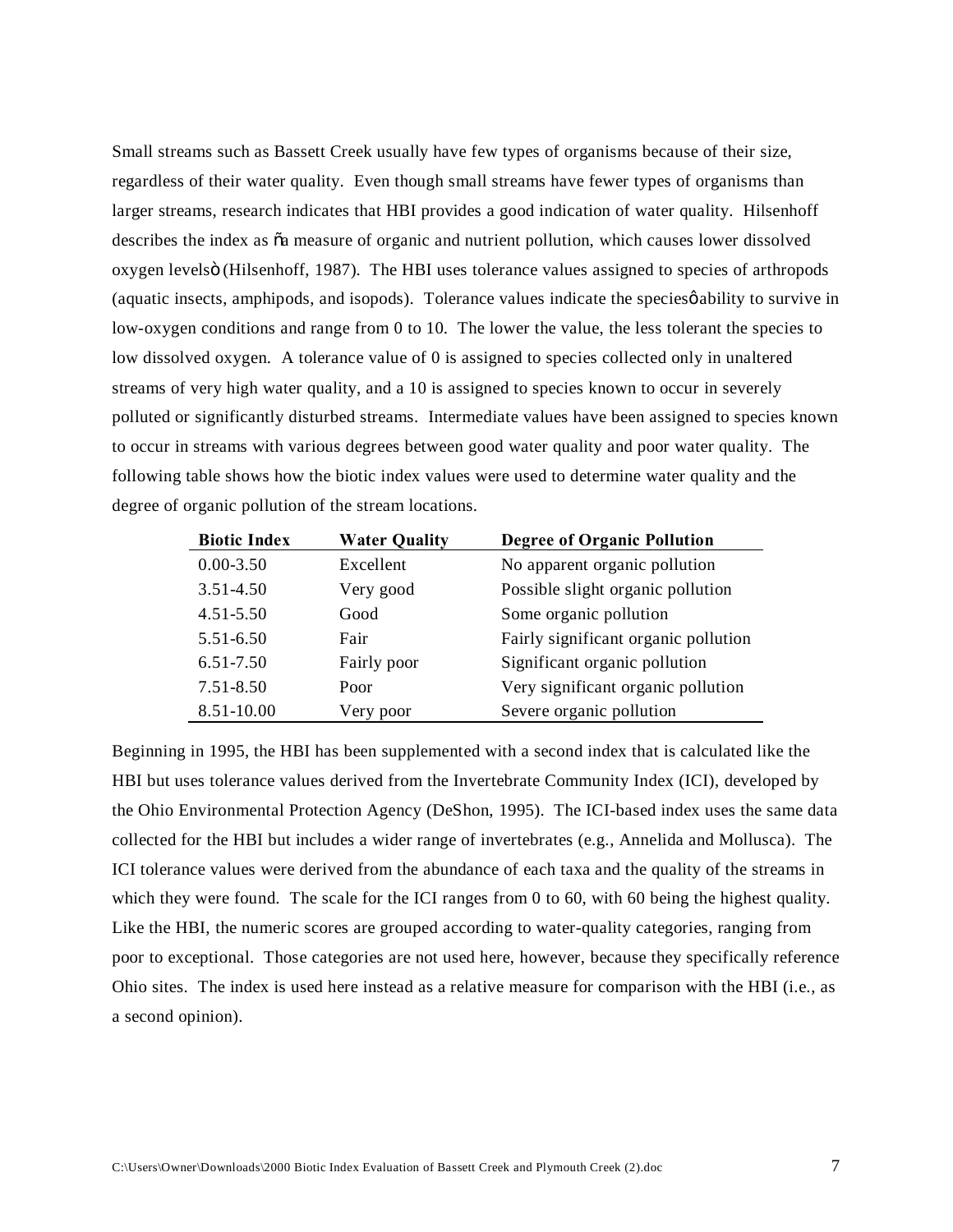In general, the evaluation of Bassett Creek benthic macroinvertebrates indicates water quality in 2000 remained good and Sweeney Lake Branch had significant improvements in water quality. The HBI and ICI-based index for 1995 and 2000 are compared in Figure 2. The scales of the two indices are different. ICI uses a scale of 0 to 60, with 60 being the highest possible water quality. HBI uses a scale of 0 to 10, with 0 being high water quality and 10 being low water quality. The HBI scale is based on the tolerance of aquatic macroinvertebrates to low dissolved-oxygen concentration: A species assigned a value of 1 has a low tolerance to low dissolved oxygen and a species assigned a value of 9 is very tolerant. In the figure, the HBI scale is on the left and the ICI scale on the right. To avoid confusion, the indices are scaled to indicate improving water quality with increasing bar height.

The HBI- and ICI-based index values provide differing evaluations of stream water quality. The ICIbased index values are primarily a general indicator of pollutant loads in the stream and are not indicative of specific pollutants. Its relatively low inter-station variability suggests the general pollutant load in Bassett Creek/Plymouth Creek sample locations is relatively similar. However, the types of pollutants comprising the total load may vary between locations. In addition, the impact of pollutants on the streamos dissolved oxygen level may vary between stations. The HBI values are indicative of stream oxygen levels. HBI values exhibited greater inter-station variability than ICI values. The HBI variability is indicative of varying oxygen levels between stations. Despite differences in evaluation between the two indices, both indices provide the same overall evaluation of Bassett and Plymouth creeks.

Temporal water quality changes were evaluated from historical and current Bassett/Plymouth Creek HBI data. The results are summarized in Table 1. The Methodology of Hilsenhoff, 1987, was used to summarize all data prior to evaluation. Water quality changes were determined to be of statistical significance when temporal differences in HBI values exceeded 0.84 (Narf, et. al, 1984). The Sweeney Lake Branch was the only station to show a significant change in the HBI between 1995 and 2000. None of the changes (between 1995 and 2000) in the HBI at other stations were significant.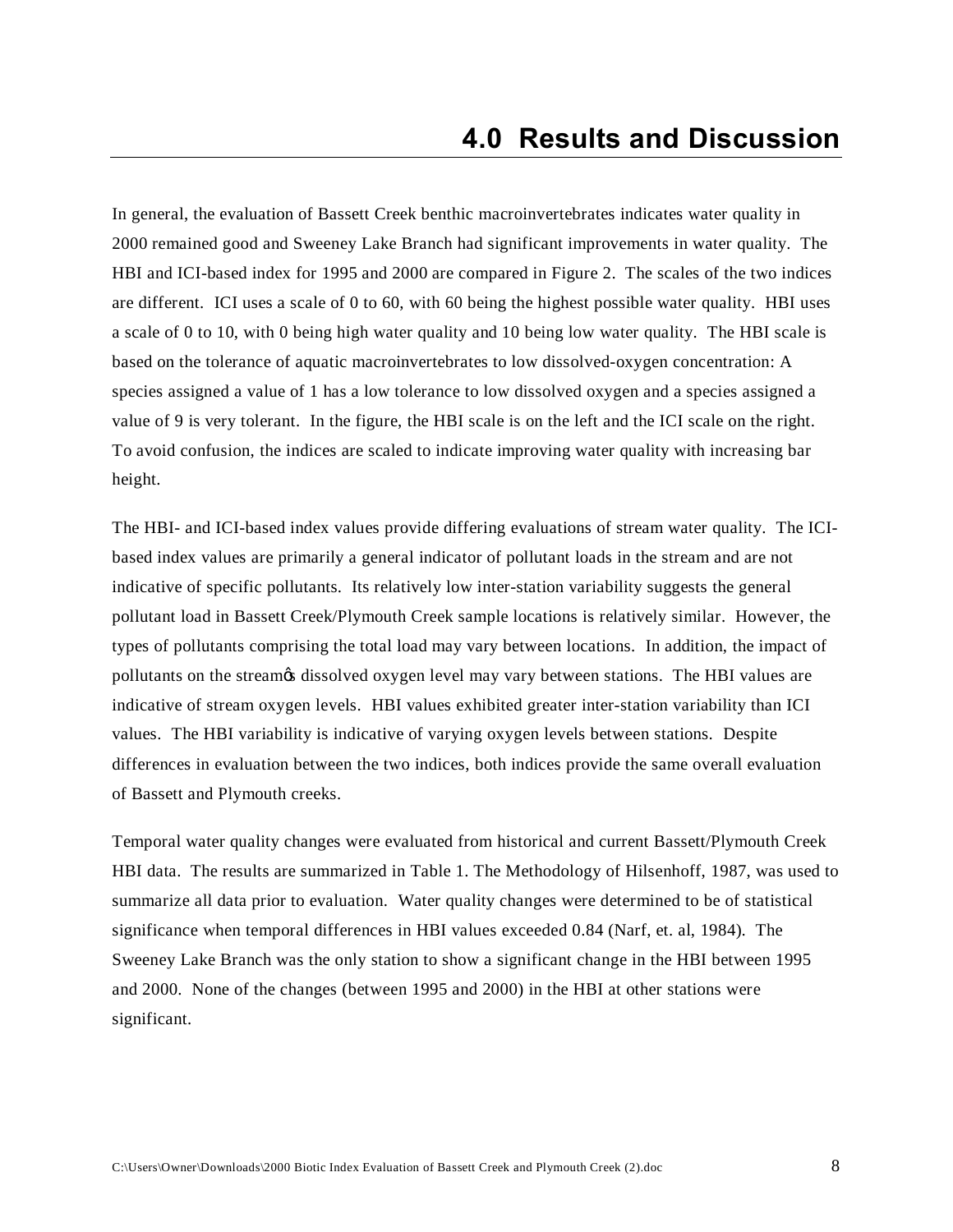Reserved for:

#### **Figure 2 Bassett Creek Macroinvertebrates Study HBI and ICI-Based Indices**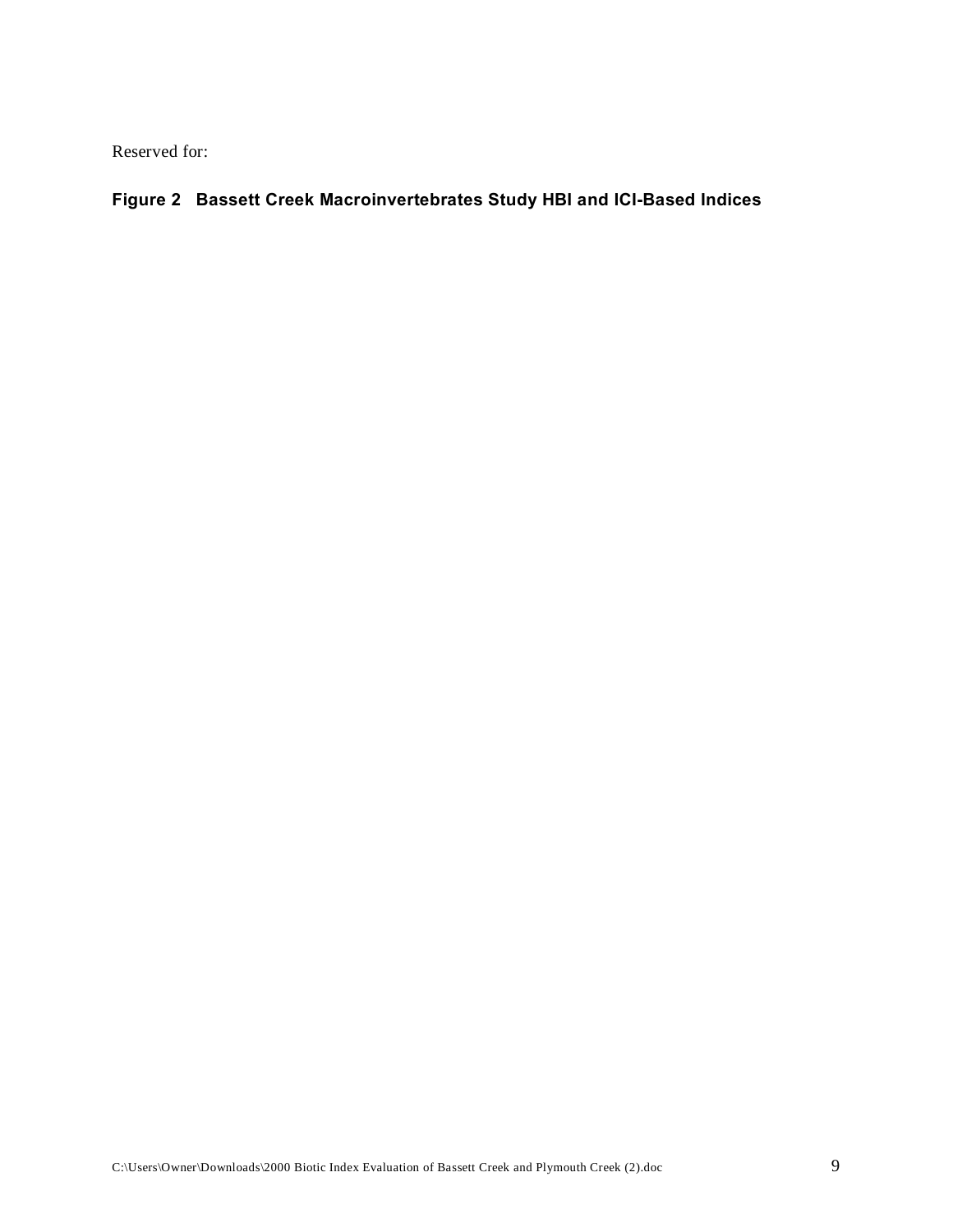Reserved for:

**Table 1 HBI and ICI-Based Index for Six Macroinvertebrate Stations on Bassett and Plymouth Creeks**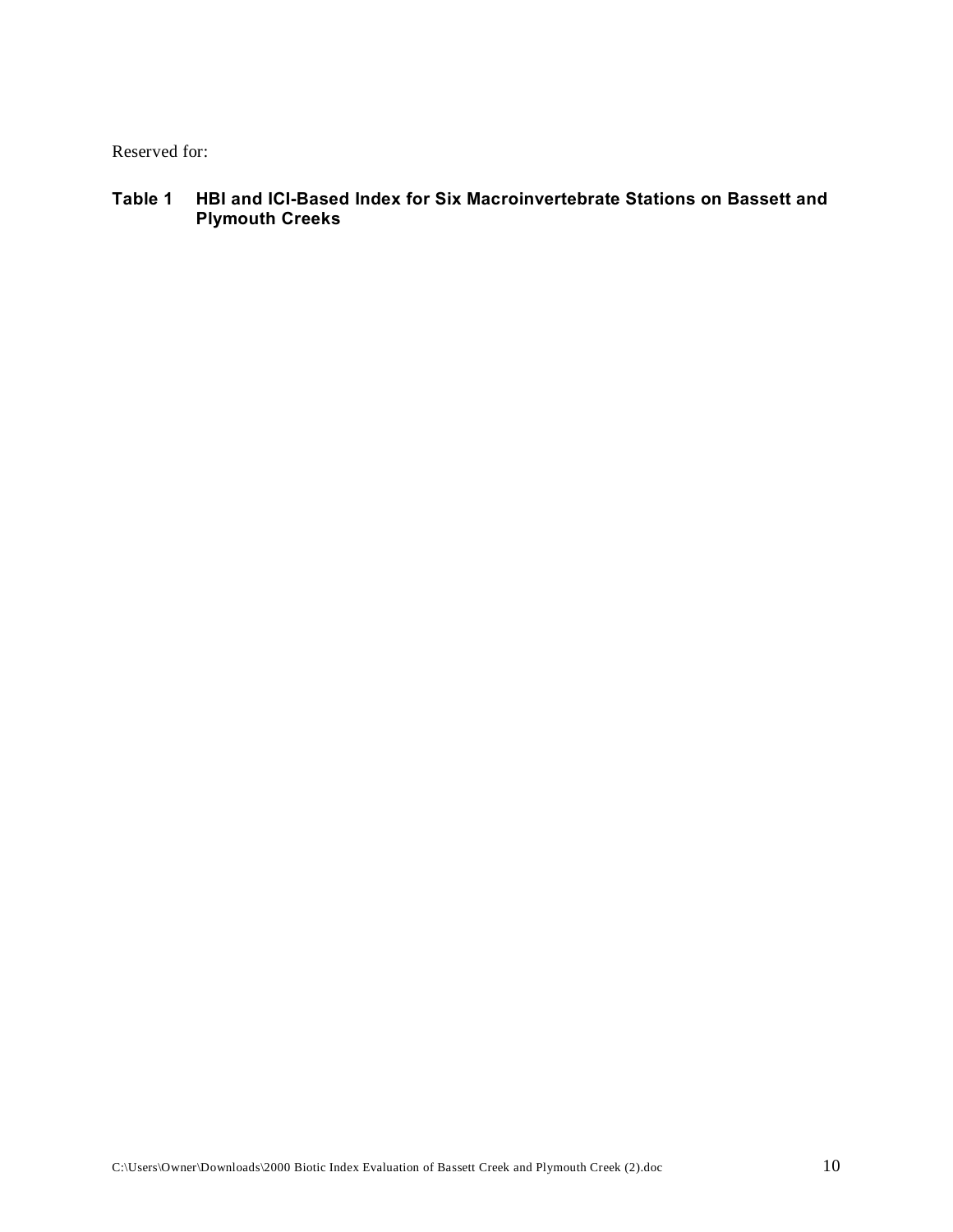Figure 3 shows a graphical comparison of the HBI values at all stations since biomonitoring began in 1980. The designated water quality classes for the HBI are shown on the right vertical axis. The evaluation indicated the following:

- Statistically significant water-quality improvement occurred at the Sweeney Lake Branch location between 1995 and 2000; the water quality in 2000 was the best it has been since 1980.
- No statistically significant water-quality changes occurred at the other five stations between 1995 and 2000; however, over the 20-years period of biomonitoring, these stations have shown significant improvements in water quality

The results from each of the monitoring stations are discussed in the following sections.

#### **4.1 Plymouth Creek**

The HBI evaluation of Plymouth Creek indicates its water quality has improved from fair in 1991 to borderline fair-good in  $1995<sup>1</sup>$  and remained about the same in 2000 (5.5 in 1995 and 5.3 in 2000).

The city of Plymouth has been concerned about the water-quality impacts of development in the watershed. Consequently, the city has implemented the Bassett Creek Water Quality Policy, which included ponding to mitigate impacts of stormwater runoff. It appears that these best management practices have had their intended beneficial impact, and that the water quality of Plymouth Creek has been protected from degradation despite rapid development in the watershed.

### **4.2 Sweeney Lake Branch**

l

In 1995, this station had shown a remarkable decline in water quality, based on the HBI, prompting a return visit in 1996. The HBI in 1996 indicated water quality was significantly better than observed in 1995. In 2000, water quality again improved significantly in comparison to 1996. The water quality classification changed from fairly poor in 1995 to fair in 1996, and then to borderline good/very good in 2000. The Sweeney Lake Branch was the only station to show a degradation in water quality from 1991 to 1995 and the only station to show a significant improvement in 2000.

C:\Users\Owner\Downloads\2000 Biotic Index Evaluation of Bassett Creek and Plymouth Creek (2).doc 11

<sup>&</sup>lt;sup>1</sup> As noted in the 1991 Biotic index Evaluation, efforts to evaluate Plymouth Creek $\alpha$  water quality during 1980 and 1983 were unsuccessful because of insufficient numbers of organisms in the stream. The HBI cannot be used when fewer than 50 organisms are collected. Plymouth Creek is an intermittent stream, and the number of organisms living in it is dependent upon streamflow. Low flows during 1980 and 1983 limited the colonization of the stream to a few organisms.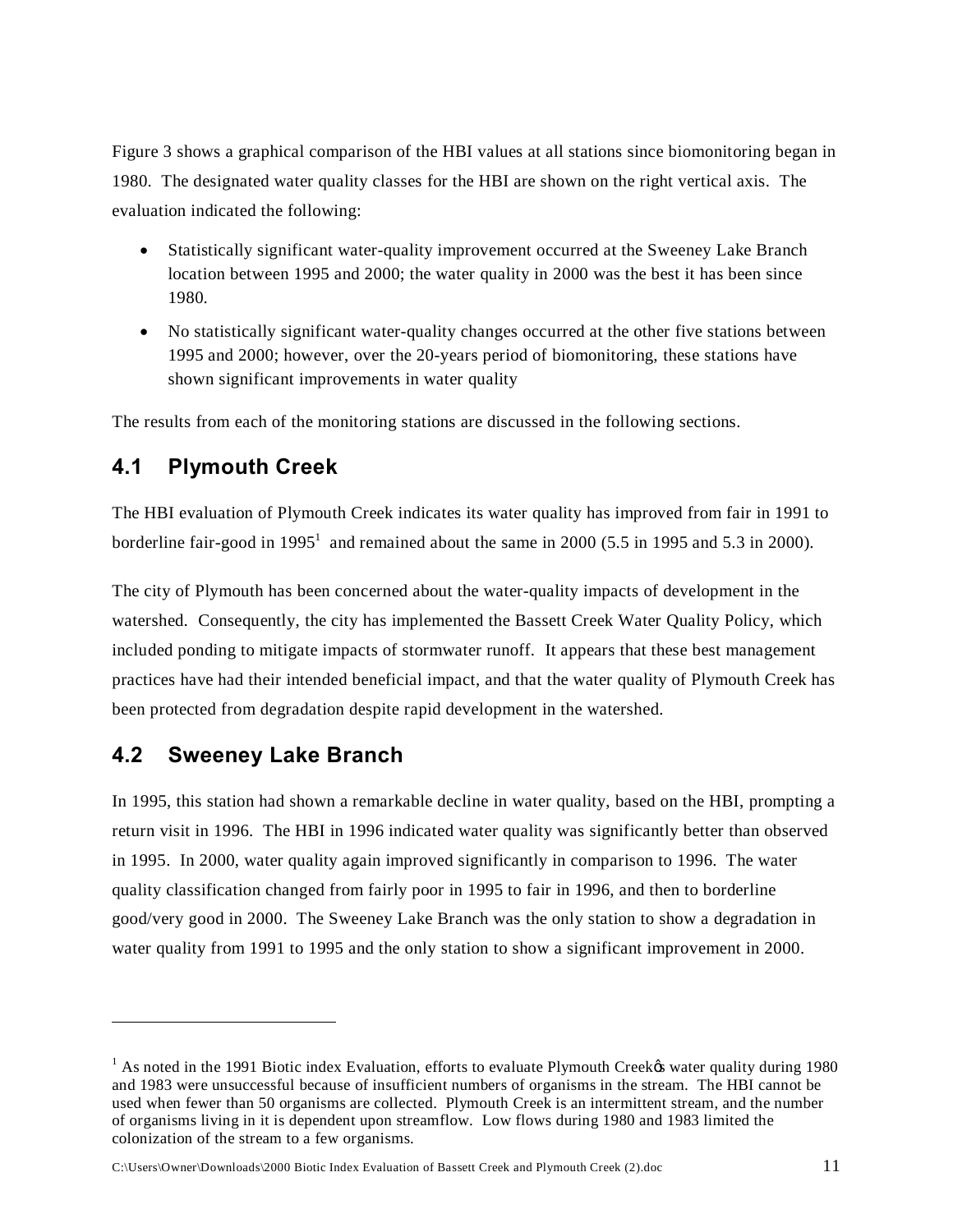Reserved for:

**Figure 3 Stream Water Quality Summary Based on Biological Indicators**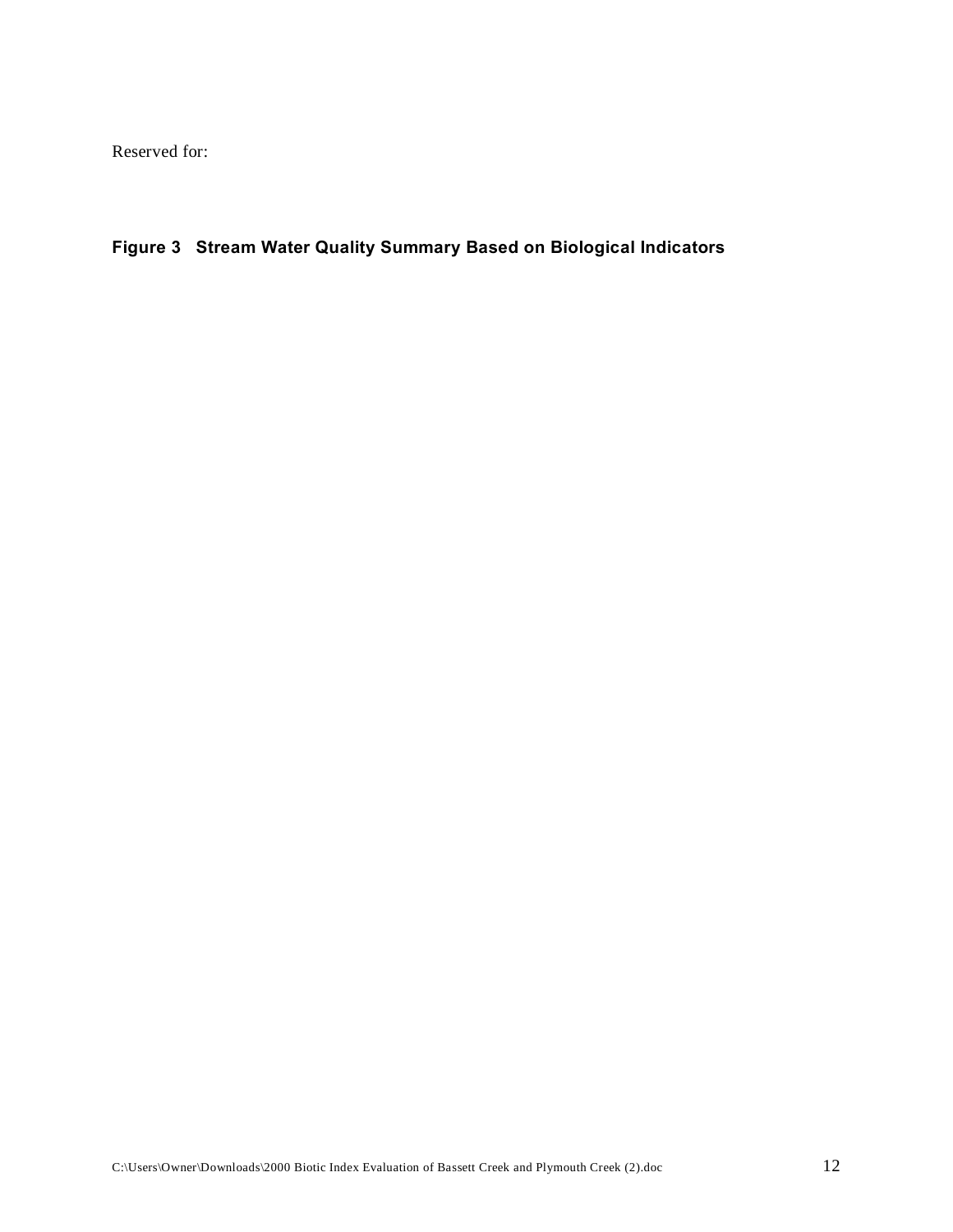The water quality degradation in 1995 is believed to be due to runoff from a large construction site located immediately upstream from this sample location. The construction project began approximately one month prior to sample collection. Rainstorms washed sediment and silt from the construction project into the stream during this one-month period.

The ICI-based index value for this station in 1995 and 2000 exhibited a different pattern from the HBI. The ICI did not indicate the poor water quality in 1995 and it showed a slight reduction in water quality in 2000. Moreover, the ICI for Sweeney Lake Branch was the lowest of all stations in 2000, while the HBI was the highest of all stations.

This suggests that while the HBI indicates the organic pollution has decreased at the Sweeney Lake Branch, there remains other stressors on the macroinvertebrate community that are reflected in the ICI but not the HBI. Notable changes in water quality should prompt a look at stormwater flow patterns, land-use changes, and watershed management practices. To identify the actual stressors, additional water quality monitoring would be needed. The monitoring would need to include collection of storm event runoff using automatic samplers and flow loggers. Water quality parameters could include total and dissolved phosphorus, total suspended solids, and metals.

#### **4.3 North Branch**

The HBI evaluation indicates the water quality at the North Branch of Bassett Creek has remained good since 1991. The water quality may have improved from 1995 to 2000, although the difference in the HBI (5.2 and 4.6) was not significant. The stable water quality noted in recent years was preceded by a significant improvement in water quality between 1983 and 1991. This improvement was believed caused by cessation of construction activities (bridge and culvert replacement) at several locations along the North Branch that had occurred between 1980 and 1983. As noted above, the sample location for the North Branch in 1995 was moved upstream from the previous location because the latter site no longer represented the habitat of the North Branch.

#### **4.4 Main Stem**

The HBI evaluation indicated water quality may have declined at the three Main Stem stations, but the differences between 1995 and 2000 are not significant. All the stations have shown a significant improvement in water quality since the 1980s. It will be particularly important to watch the water quality at Dupont Avenue to be sure the apparent decline in 2000 does not continue.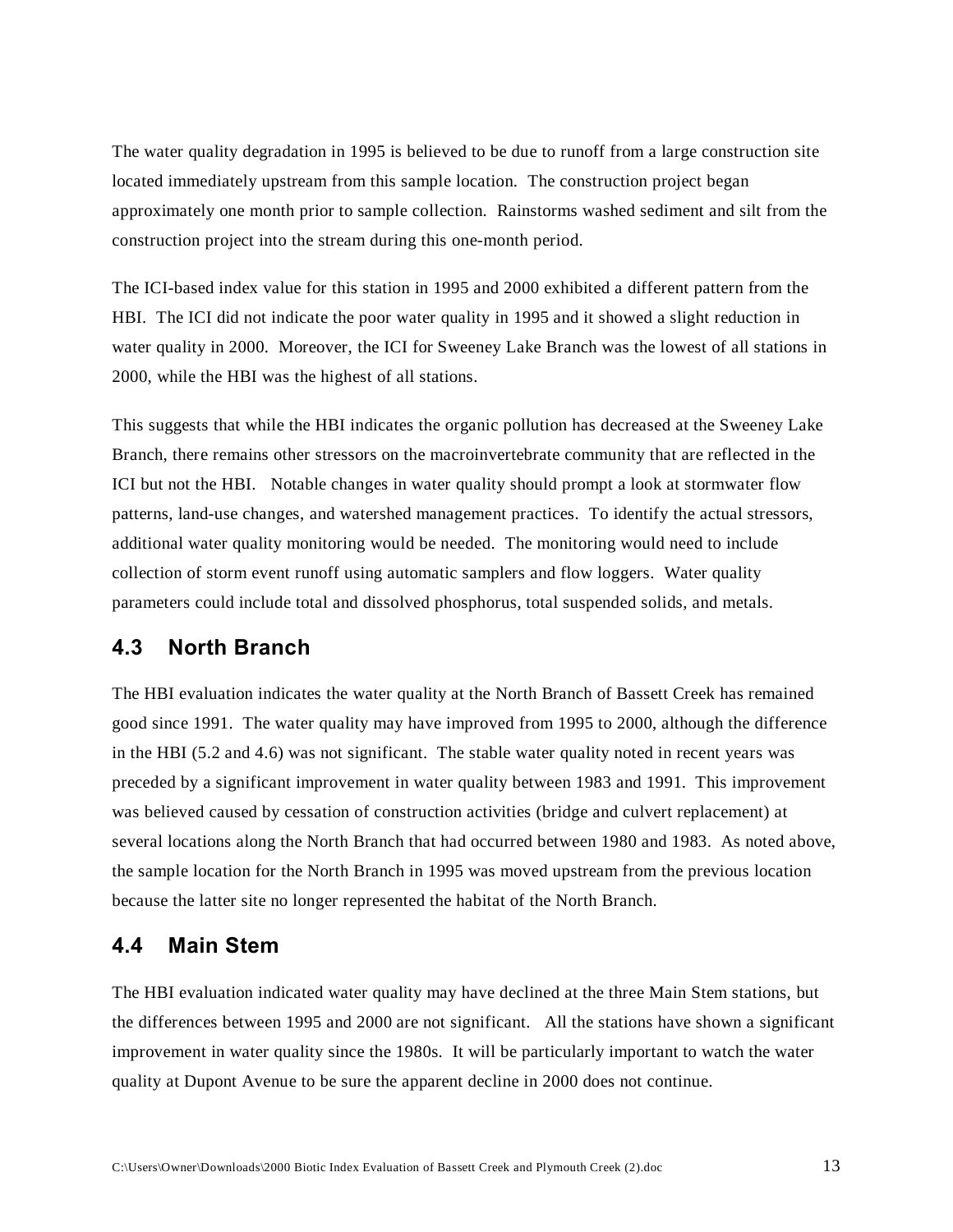The 2000 benthic macroinvertebrate monitoring program has shown that significant changes in water quality occurred in the Sweeney Lake Branch since 1995, but the other stations remain stable. Given the large, urbanized watershed that Bassett Creek drains, the expectations are that water quality is not likely to improve beyond the existing good to fair conditions.

The addition of the ICI-based index in this study provides a osecond opiniono on water quality based on biological indicators. It shows that while the organic pollutant load is apparently different among the stations, the general benthic invertebrate habitat is fairly consistent among the stations. The two indices did not, however, agree for the Sweeney Lake Branch: the HBI indicated very good water quality in 2000 and the ICI indicated fairly poor water quality. These results may indicate that organic (i.e., oxygen-demanding) pollutants are not a problem in the Sweeney Lake Branch, but there are other pollutants affecting the benthic invertebrates at this station. Additional monitoring would be needed to discern the reason for the difference between the two indices. The additional monitoring could look at suspended solids, nutrients, and metals as the likely pollutants affecting the biotic indices.

Based on the results of the 2000 monitoring program, the following recommendations should be considered:

- Given the improvements in water quality that have occurred over the last 20 years and the stable water quality conditions of the last 5 years, the Commission is management efforts appear to be benefiting the water quality in Bassett Creek. Therefore, the Commission should continue to pursue the BMPs that have been installed in the last decade.
- The results of the biotic indices demonstrate they are useful in the long-term monitoring of water quality in Bassett Creek. Therefore, the Commission should continue to use the two biotic indices.
- To maintain the long-term monitoring record, the Commission should continue to sample all stations again in 5 years.

In general, the Bassett Creek Water Management Organization should continue management practices that preserve or improve the current water quality of Bassett Creek.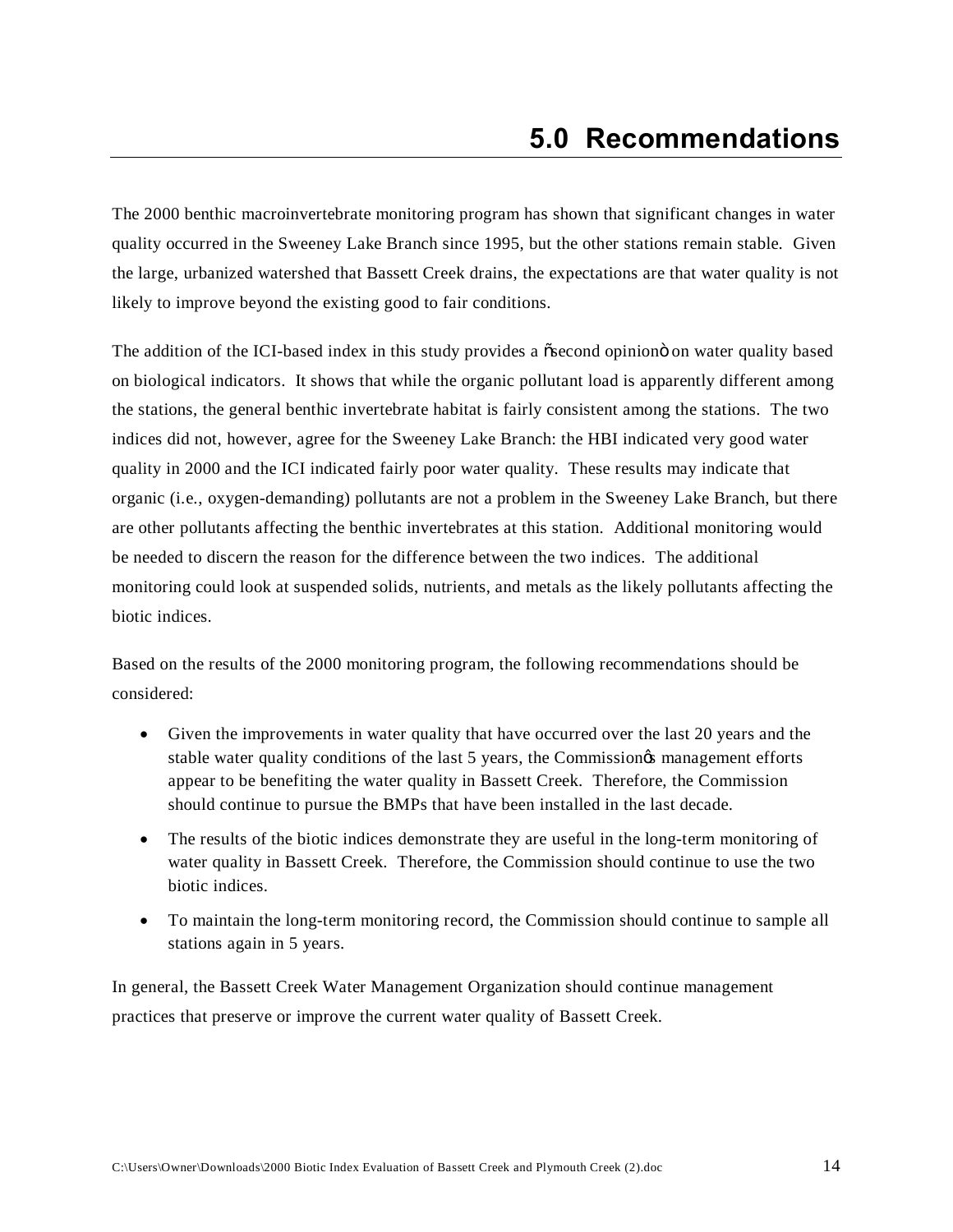- DeShon, J.E. 1995. Development and Application of the Invertebrate Community Index (ICI). Pages 2176243 in W.S. Davis and T.P. Simon (editors). *Biological Assessment and Criteria*, *Tools for Water Resource Planning and Decision Making*. Lewis Publishers, Boca Raton, Florida.
- Hilsenhoff, W.L. 1987. An improved biotic index of organic stream pollution*. The Great Lakes Entomologist.* 20(1): 31–39.
- Hilsenhoff, W.L. 1982. *Using a biotic index to evaluate water quality in streams*. Tech. Bull. Wisconsin Department of Natural Resources 132. 22 p